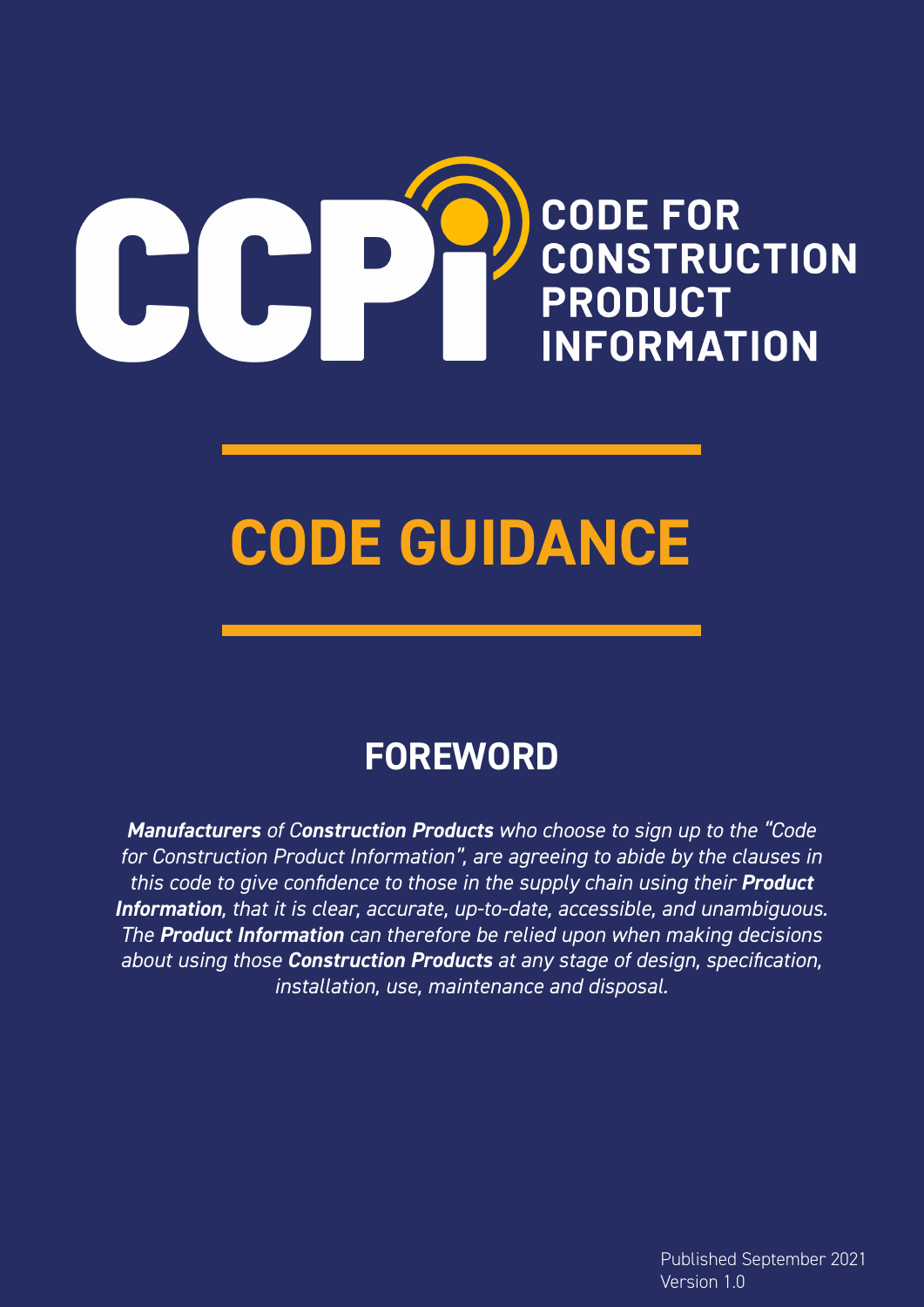### **Definitions**

### **Construction Product**

A **Construction Product** is defined as "a product, substance or collection thereof, that has been manufactured, refined or processed and declared by its **Manufacturer** for an intended end use for temporary and/or permanent inclusion in a building or civil engineering works, whether as part of new construction, refurbishment or maintenance."

Note: examples of 'collection thereof' include for example a system or kit, and all included bought-in and supplied product.

### **Product Information**

**Product information** is defined as "any information about a **Construction Product** made available to internal and/or external stakeholders. This includes but is not limited to, **Product Information** given in writing, in print, online, electronically or in an advertisement".

### **Manufacturer**

**Manufacturer** is defined as "any natural or legal person who manufactures a **Construction Product**, or has a **Construction Product** designed or manufactured and places it on the market under their own name or trademark".

Further, the responsibility of the **Manufacturer** is placed on any person who changes the intended use of a **Construction Product** in such a way that different essential or other legal requirements will become applicable, or substantially modifies or re-builds a **Construction Product** (thus creating a new **Construction Product**), with a view to placing it on the market or for putting it into service."

### **Accessing Product Information**

For stakeholders of **Construction Products** to make informed decisions as to the design, specification, installation, use, maintenance and disposal of **Construction Products** it is important that they have access to the appropriate **Product Information**. The Code requires all **Manufacturers** of **Construction Products** to have a webpage within the **Manufacturer's** control, where **Product Information** can be accessed. If any personal data is sought to access such **Product Information** as detailed in clauses 4, 5, 6, 8 & 9, then the **Manufacturer** must process such personal data in accordance with all applicable data protection and privacy legislation in force from time to time in the UK (UK GDPR).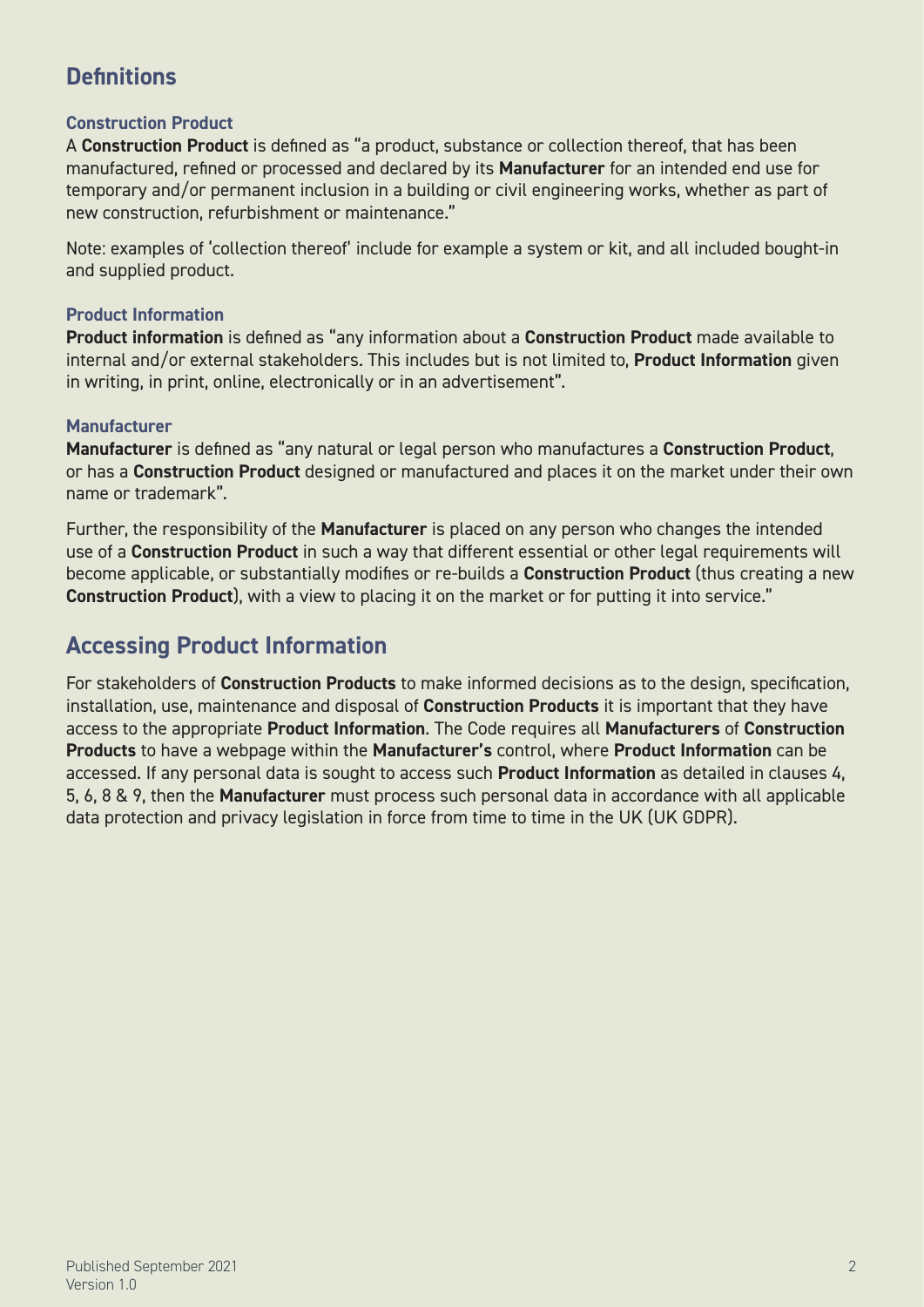# **Information Creation Clauses 1 - 3**

*Good Product Information must be thought through right from the start. There needs to be clear ownership, process, and structure for how Product Information is created and managed throughout its life, with consideration to ongoing responsibility when in the hands of third parties. The importance of proper review by competent people, whether internal or external to the organisation, cannot be underestimated.*

### **Clause One**

*A Manufacturer must have in place a documented sign-off process for creating Product Information.*

### **Minimum requirements**

- **•** A named individual(s)/role(s) must be nominated to be responsible for the creation of the '**Product Information**' at its instigation
- **•** The final **Product Information** must be signed off by an appropriately competent person
- **•** There must be an audit trail: keep records of processes undertaken, documentation reviewed, including input from internal and external third parties
- **•** Must have, and be able to demonstrate, a process for issuing the **Product Information** to all appropriate internal and external channels

### **Considerations**

- Ensure all appropriate internal and external stakeholders have input
- Consider how to demonstrate "looping back" if later comments change the original version
- Consider how you demonstrate sign-off by departments or individuals, where appropriate, prior to final sign-off
- Although it may not be possible in all circumstances, where appropriate, consider adopting digital tools for greater traceability, improved efficiency and record keeping
- Consider a scheduled review of '**Product Information**' wherever it may be held

### **Clause One Guidance**

It is important to highlight that clause one requires named individual(s) within the **Manufacturer** to be the named responsible person and named competent sign off person when creating the **Product Information**, irrespective of third-party marketing agencies or consultants hired to help create the literature. Where a **Manufacturer** is using third party content within their **Product Information**, ensure to keep records of or reference the source.

The CCPI recognises that there are many ways of providing **Product Information**. Whilst clause one is asking **Manufacturers** to provide evidence of an overarching **Product Information** creation process, there will be specific processes **Manufacturers** will already be following for certain product documentation. Where this is applicable, please provide that detail during audit.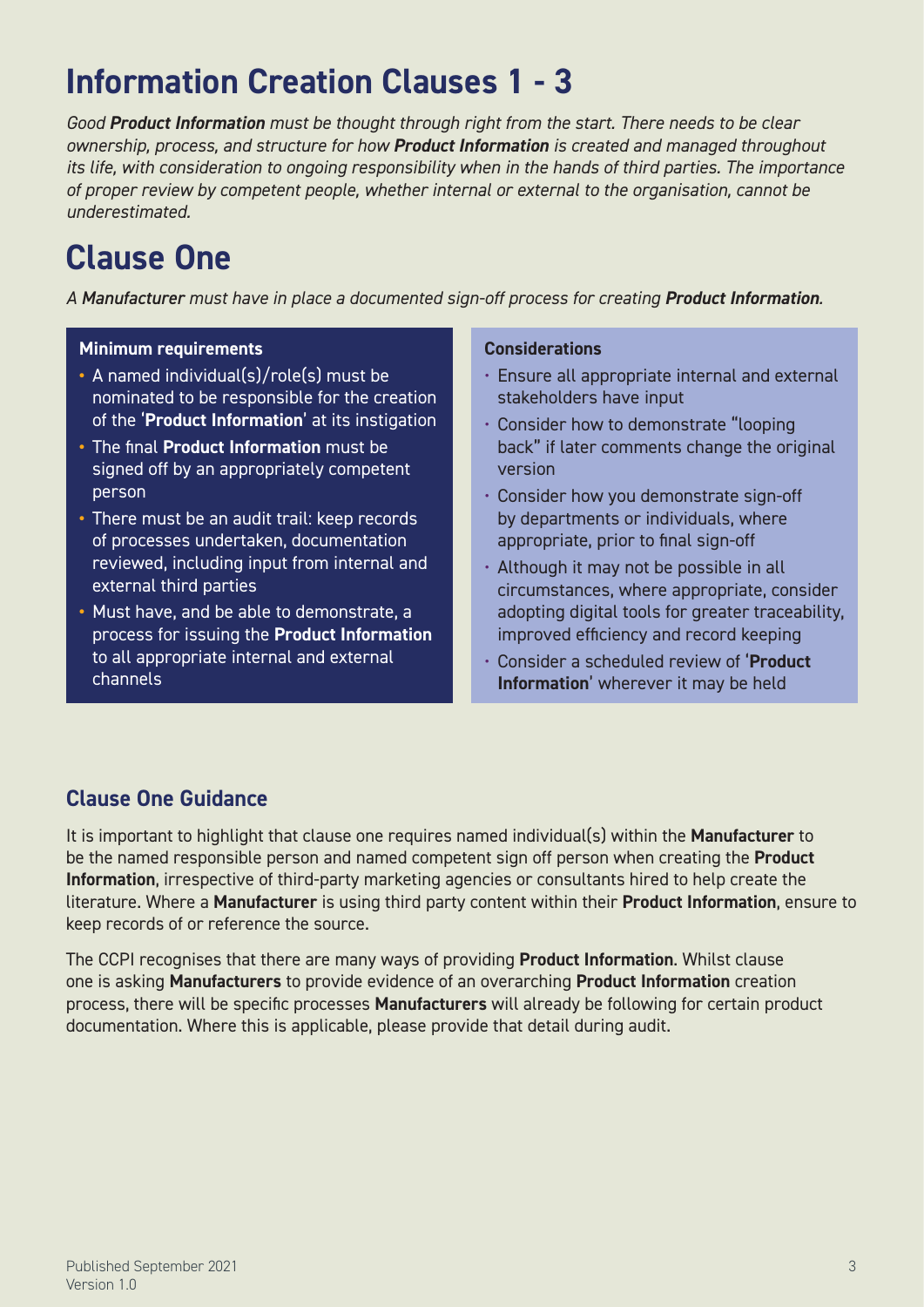# **Clause Two**

*A Manufacturer must have in place a formal version control process for all Product Information.*

#### **Minimum requirements**

- **•** Where appropriate **Product Information** must show unique identifiers with;
	- » Version identifier
	- » Date of issue
- **•** Have a documented process that sets out your rules for assigning identifiers
- **•** Be clear about how stakeholders can check that '**Product Information**' is the latest version
- **•** Be clear about how stakeholders can access pre-existing **Product Information** relating to previously sold/ discontinued '**Construction Products**'
- **•** Must have, and be able to demonstrate, a process for updating all appropriate internal and external channels within a reasonable deadline pre-set by the **Manufacturer**

#### **Considerations**

- Using unique identifier to also highlight type of **Product Information**
- Ability to confirm this **Product Information** is correct version - e.g., QR code, digital object identifier(s) or similar, to direct to correct information
- Separating process for major (revision) vs minor (version) changes, considering whether the changes affect the meaning, function or intended use; - e.g. revision (1.0 to 2.0) vs version (1.0 to 1.1)

### **Clause Two Guidance**

For **Product Information** that does not have pre-existing version control requirements, the **Manufacturer**  must implement their own version control process. For those **Manufacturers** looking for any guidance on how to label and set metadata, such as identifiers, to **Product Information**, please view ISO 7200.

As with any good version control process there must be timely communication to the channels that relay **Product Information.** We are requiring all **Manufacturers** to be able to update their (contracted) thirdparty channels within a reasonable timeframe of issuing their new or updated **Product Information**, to ensure access to clear, accurate and up to date **Product Information**.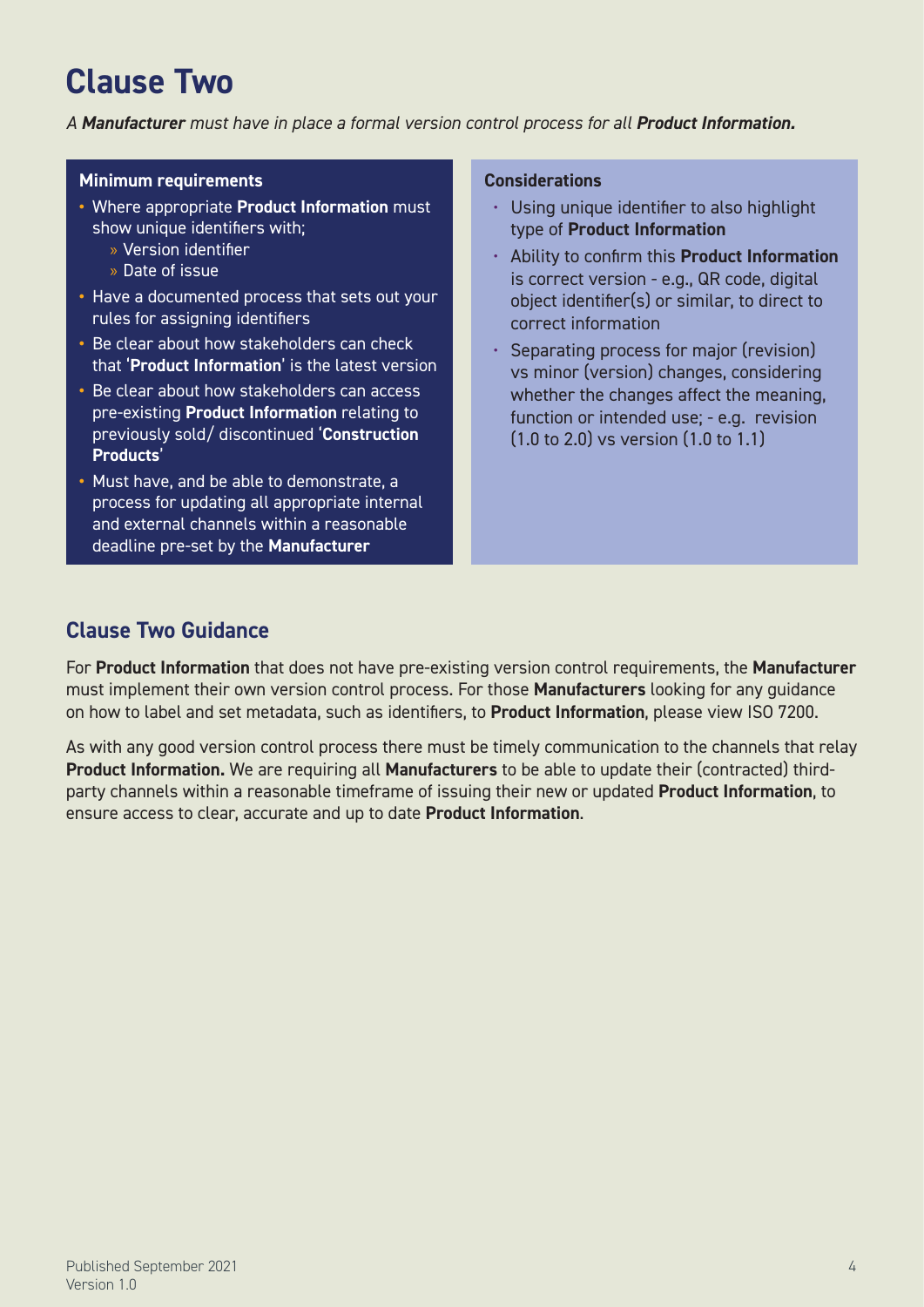# **Clause Three**

*A Manufacturer must not use misleading or ambiguous wording, phrasing or imagery and must embrace the use of plain English to ensure accurate representation of Product Information and performance claims.*

### **Minimum requirements**

- **•** Do not use words or phrases that exaggerate and/or do not accurately represent, a **Construction Product's** performance or capability
- **•** Only use industry terminology and abbreviations, including acronyms, where the competent intended user of the **Product Information** would be expected to understand them
- **•** Do not use imagery that could mislead the user into inaccurate application, representation and/ or performance of the **Construction Product**
- **•** Only use product images (real or rendered) that accurately reflect the **Construction Product** being sold. If one **Construction Product** image is used to represent a range, provide a statement of clarity near said image for the user
- **•** Evidence a reference guide for ambiguous words/phrases and the use of correct imagery that can be used in the creation of **Product Information** – this may include referring to relevant Trade Association guidance
- **•** If in any doubt as to which words, phrases or imagery would be appropriate or acceptable, please refer to the appropriate Trade Association or Industry Body for clarity

### **Clause Three Guidance**

The CCPI aims to operate in the spirit of the Advertising Standards Authority's (ASA) CAP Code where marketing communications is legal, decent, honest, and truthful so that consumer confidence is maintained. Clause three highlights where **Manufacturers** need to pay attention to not mislead consumers.

The full text of the CAP Code is available **[here](https://www.asa.org.uk/codes-and-rulings/advertising-codes/non-broadcast-code.html)**.

Consideration could be given to the FLESCH Reading-ease Test and FLESCH Kincaid Test. A tool to help ensure product information is clear and easy to read. The tests are designed to indicate how easy a passage of text, in English, is to read.

### **Additional Guidance: Reproduction of Product Information by third parties**

Where a **Manufacturer** has direct control over their **Product Information** (for example through a subscription service, or other formal agreement) reproduced on a third-party platform or webpage the **Manufacturer** remains responsible for the **Product Information** and it is their responsibility to ensure that the **Product Information** is reproduced correctly and in accordance with the Code for Construction Product Information.

Where a **Manufacturer** allows their **Product Information** to be reproduced, for example by a merchant, the **Manufacturer** must ensure that they provide updated **Product Information** in a timely manner, however the Merchant remains responsible for ensuring that they update published **Product Information** appropriately.

Where a **Manufacturer** is aware of misleading and/or unauthorised **Product Information** in circulation regarding its **Construction Products**, the **Manufacturer** will make reasonable efforts to remove and/or correct the information.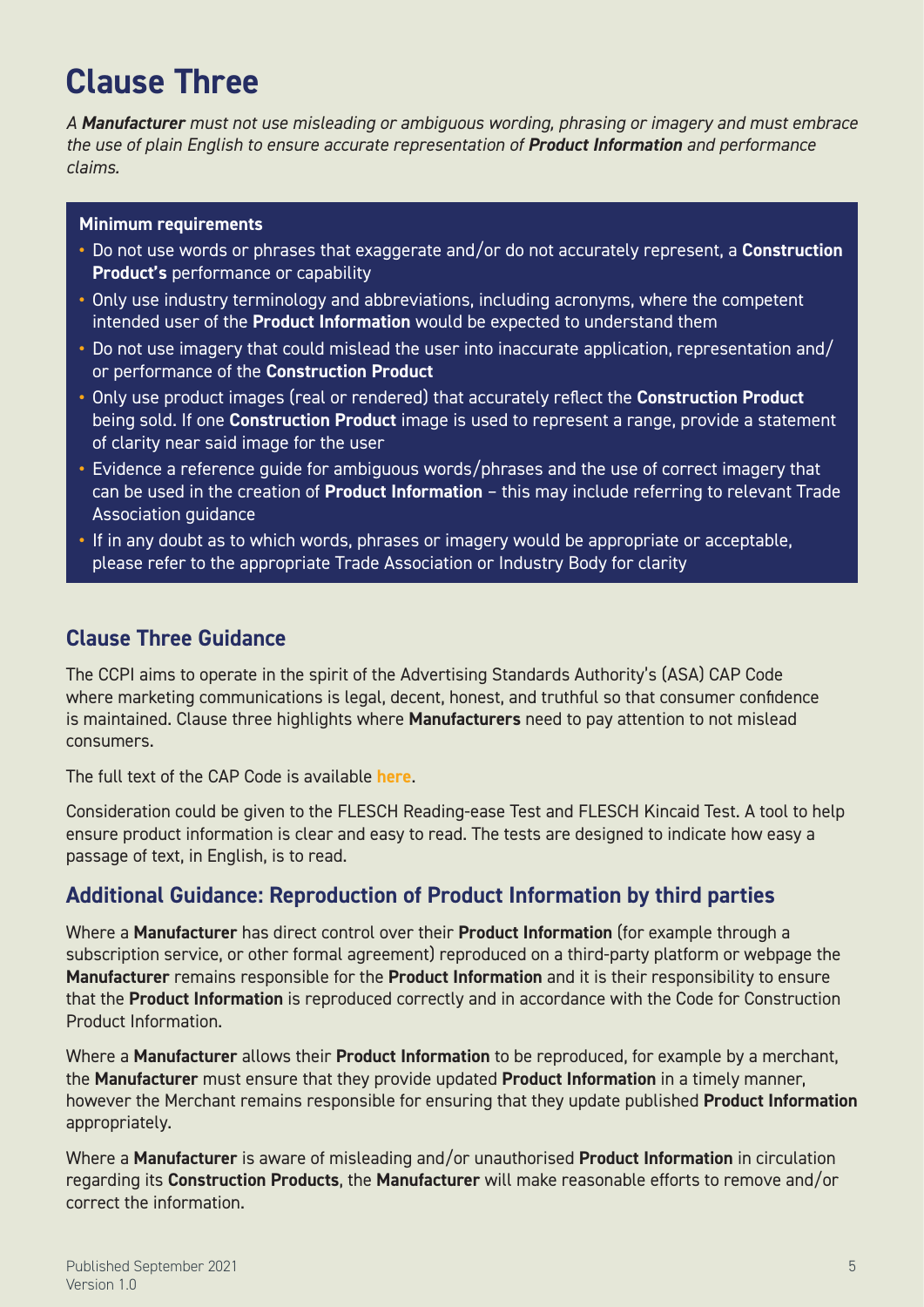# **Core Information Clauses 4 - 7**

*It is imperative that performance and characteristic Product Information is clear, up to date and accessible so that it can be relied upon, by competent users, when making product comparisons and selections for their projects and/or intended applications. These clauses draw out the essential Product Information required when making such decisions. However, the importance of proper review by competent people, from both supplier and user cannot be underestimated.*

# **Clause Four**

*A Manufacturer must provide valid and demonstrable documentation where claiming compliance to, or achievement of, any Certification, Classification, or Industry Standard.*

### **Certification**

Offers a high level of scrutiny. Certification is carried out by an independent third-party organisation accredited to ISO 17065 by a National Accreditation Body (such as UKAS). Certification should be carried out in accordance with the schedule of accreditation, which will be published on the Accreditation Body webpage. Certification tasks can include European Technical Assessments and CE marking where appropriate.

**Details of your certification, i.e., a certificate, must be publicly available on your webpage, and/or the certificate number and provider must be stated for a third party to check.**

### **Classification**

Confirmation of a level of performance based on defined applications as set out in the Classification Reportand is based on one or more prescribed tests as identified in a formally published classification standard.

Classification standards are a commonly used part of the European **Construction Products** Regulation (CPR).

European Classification standards are published by BSI and CEN in response to a European Commission Delegated Act.

**Classification reports are intended to be published in full to get the full context of the classification. Therefore, you must make available, in full, on request and/or where appropriate on your webpage.**

### **Industry approved or recognised standard**

A formally agreed and publicly available method of determining a level of achievement and/or performance.

This method must be capable of being reproduced by different testing bodies and therefore provides a reliable basis from which comparisons can be made. This allows people to determine a performance requirement without specifying a particular product.

**Test reports are intended to be published in full to get the full context of the test conducted. Therefore you must make them available, in full, on request and/or where appropriate on your webpage.**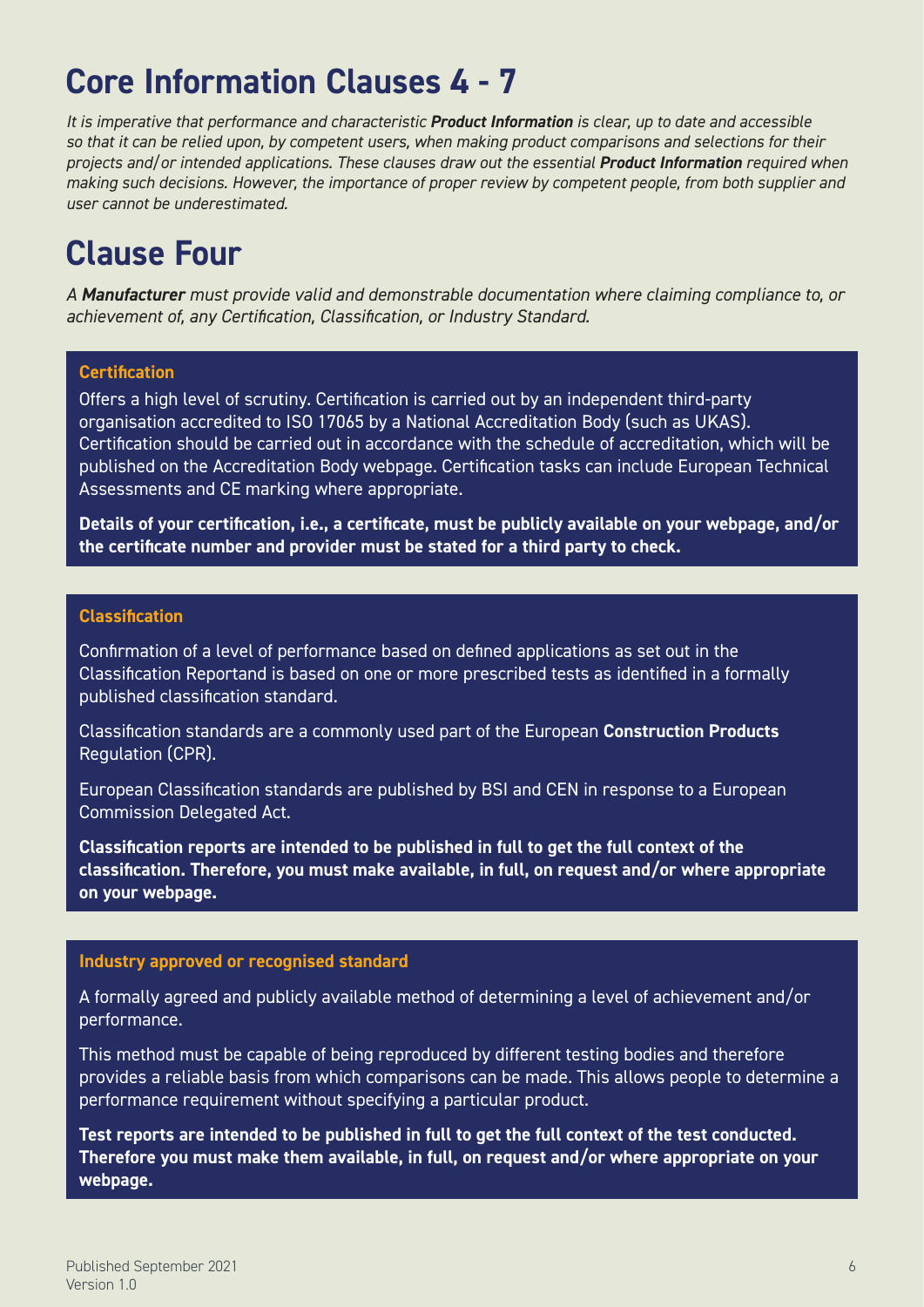# **Clause Five**

*A Manufacturer must provide specific documentation when making any product performance claims which are outside of Certification, Classification or Industry Standard tests;*

- **•** All stated performance data must be referenced back to a valid dated test or specified technical assessment
- **•** Where a test is referenced, it must state the **Construction Product** tested, the test, date passed, under what standard, where tested and by whom and the last date its validity was reviewed
- **•** Stated performance data must be clear as to whether it is based on calculated and/or tested performance and **manufacturers** must clearly state where tests are laboratory tests;
- **•** Specific properties relevant to intended application must be clear e.g., structural/fire/acoustic/ thermal
- **•** Be specific to the intended application and where known, provide examples of limitations or inappropriate applications.

### **Minimum requirements**

**• Construction Product** performance claims as detailed above must be made available on request, and shared in an appropriate timeframe.\* Or, where appropriate, on your webpage.

*\* Where the documentation can be made publicly available, it is expected that manufacturers should respond to the request within 28 days.* 

### **Clause Four and Five Guidance**

In clause four, where a Certification, Classification and/or Test report does not cover the demonstrable documentation listed out in clause five, you must provide this additional documentation in context with the performance claimed.

Clauses four and five require that evidence is provided to fully support claims made, so that competent users have sufficient, current, and accurate information to make informed decisions. The sole objective is that any claim made about a **Construction Product** must be substantiated by appropriate, clear, and unambiguous evidence. We do not believe this requirement exceeds the Code of Advertising Practice or the expectations of a competent user. There is no requirement to disclose intellectual property and we recognise that test reports, whether tested against industry harmonised standards or not, can contain confidential information and intellectual property. In this scenario, if not appropriate to publicly share the information, we recommend working under an NDA with appropriate competent users, and/or working with an accredited third-party assessment organisation to obtain technical assessments that evidence any of the claims made.

R&D testing and test reports fall out of the scope of clause 4 and 5. Evidence is only required to fully support final performance claims made on a '**Construction Product**' by the **Manufacturer**.

Where suppliers private label **Construction Products t**hey are responsible as the **Manufacturer** of said **Construction Product** and are therefore required to provide the evidence for performance claims. Should a Manufacturer not wish to disclose where their product is sourced from, then they should seek to obtain their own branded certifications, classifications, and test reports so that they can provide the evidence required.

Note, we do appreciate that not every part of the industry has access to all options mentioned in Clause 4 i.e., Certification, Classification or Industry approved or recognised standard. We would support such sectors seeking an increase in the offering available to them but this is outside the scope of the CCPI and is likely to be led by sector-specific trade associations.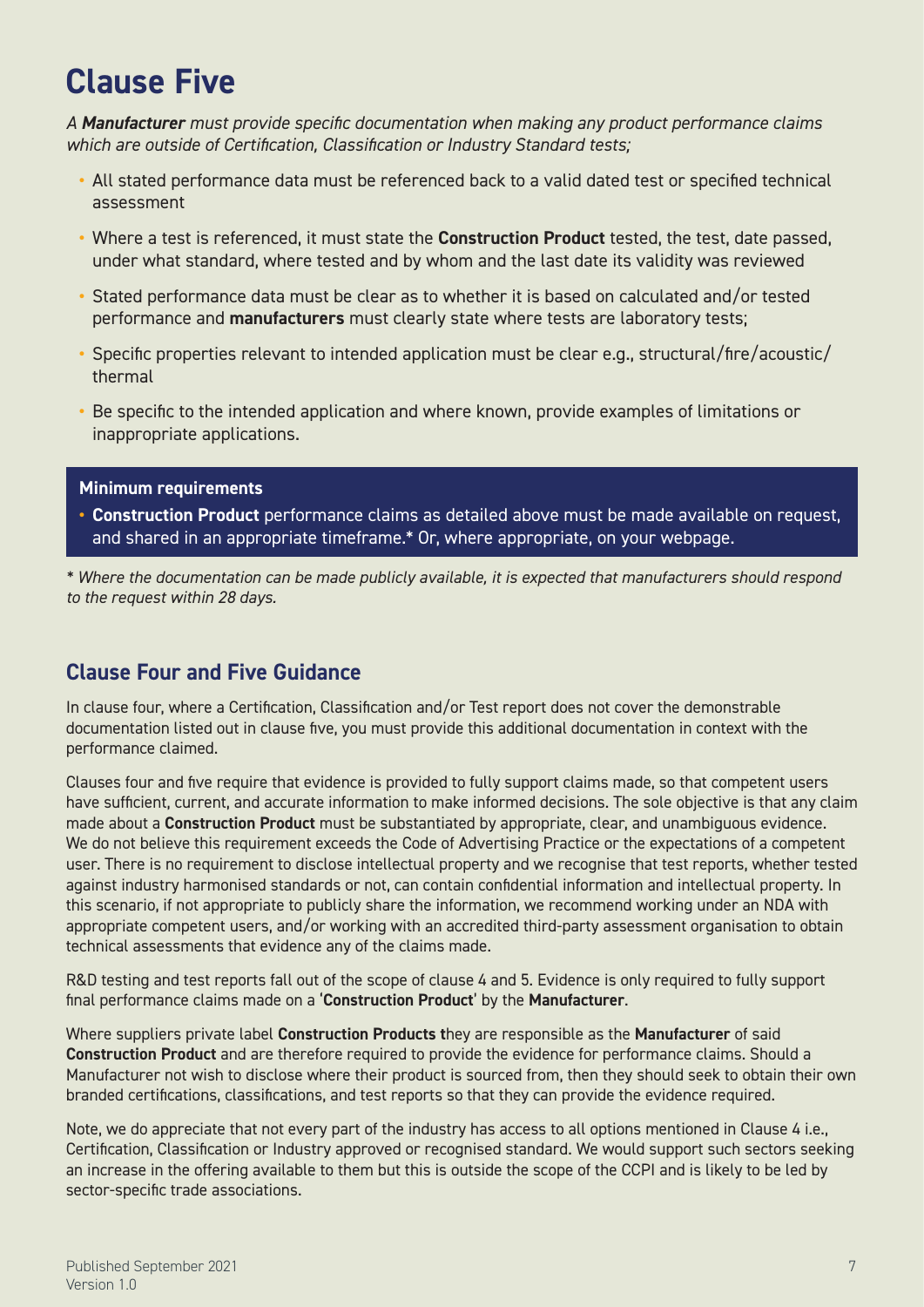### **Additional Guidance**

Certificate and certification are different and should not be confused. A certificate is a way to record the product/output from a certification, classification, or results of a test to a recognised approved standard. Care should be exercised to verify the validity and scope of the certificate, if in doubt contact the issuing body.

Classification is not the same as a product class. A product class may be referred to as a "Type" and is a group or range of **Construction Products** that have a set of defined minimum characteristics and/or performances. There must be clarity as to whether the information being presented is a characteristic rather than a determined performance.

Test reports should not be summarised, other than where allowed through a classification standard. When presenting as evidence all certification, classification and testing should be presented in full or as set out in the relevant standard.

### **Clause Six**

*A Manufacturer must make available on their webpage the descriptive and physical characteristics of the Construction Product, including, where applicable and not limited to;*

- **•** Manufacturer and Product Name
- **•** Product Type
- **•** Code/Model/Reference/SKU
- **•** Description
- **•** Application/Use
- **•** Material
- **•** Weight
- **•** Finish /Colour
- **•** Packaging
- **•** Pack size
- **•** Unit of measure
- **•** Chemical properties/Safety data sheets
- **•** Size/dimensions (product & installation spatial requirement)
- **•** Shelf life

### **Clause Four, Five and Six Guidance**

When organising and communicating **Product Information**, there are multiple tools available. Consider communicating **Product Information**, where appropriate, through formats such as;

- **•** Declaration of Performance (DoP),
- **•** Environmental Product Declaration (EPD),
- **•** Product Data Sheet (PDS) from a recognised Product Data Template (PDT), and
- **•** Library objects using recognised standards, structures, and classification systems where appropriate.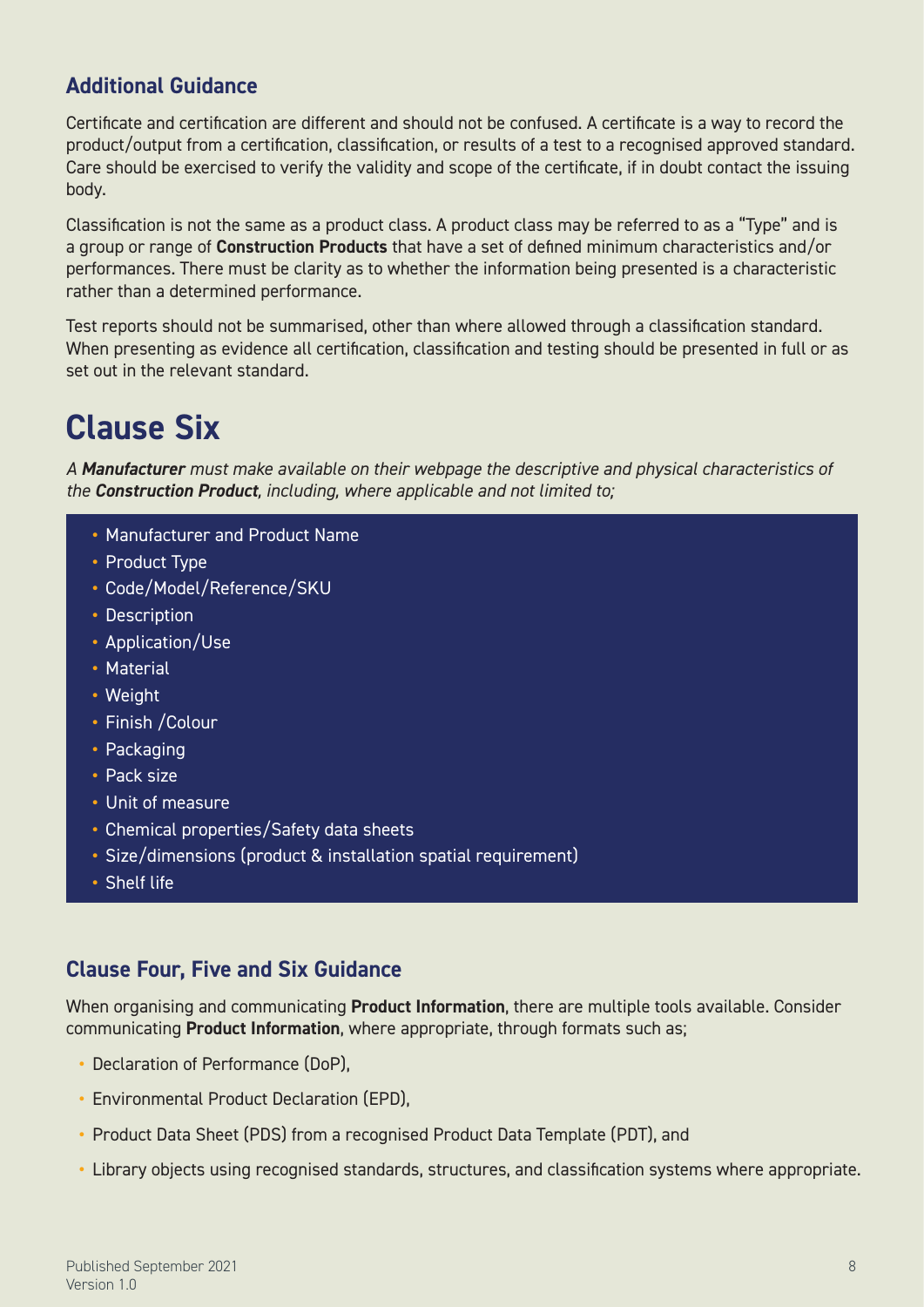# **Clause Seven**

*A Manufacturer must have a documented process ensuring all changes affecting Product Information resulting from changes to the Construction Product are identified and reflected in revised Product Information.*

### **Minimum requirements**

- **•** The **Manufacturer** must demonstrate an internal process for reviewing the accuracy of the **Product Information** against the manufactured or bought-in product, and that there is a process for Manufacturing or Operations to advise those departments handling **Product Information** of changes brought about by a manufacturing or component change
- **•** If a change is made which would have an impact on the declared **Product Information**, then loop back to clauses #1 and #2 accordingly

### **Considerations**

- If using third party assessments of quality management systems e.g., ISO 9001 ensure that it is accredited by a National Accreditation Body and that the appropriate control systems are in place
- In addition, include internal communication to those departments handling **Product Information**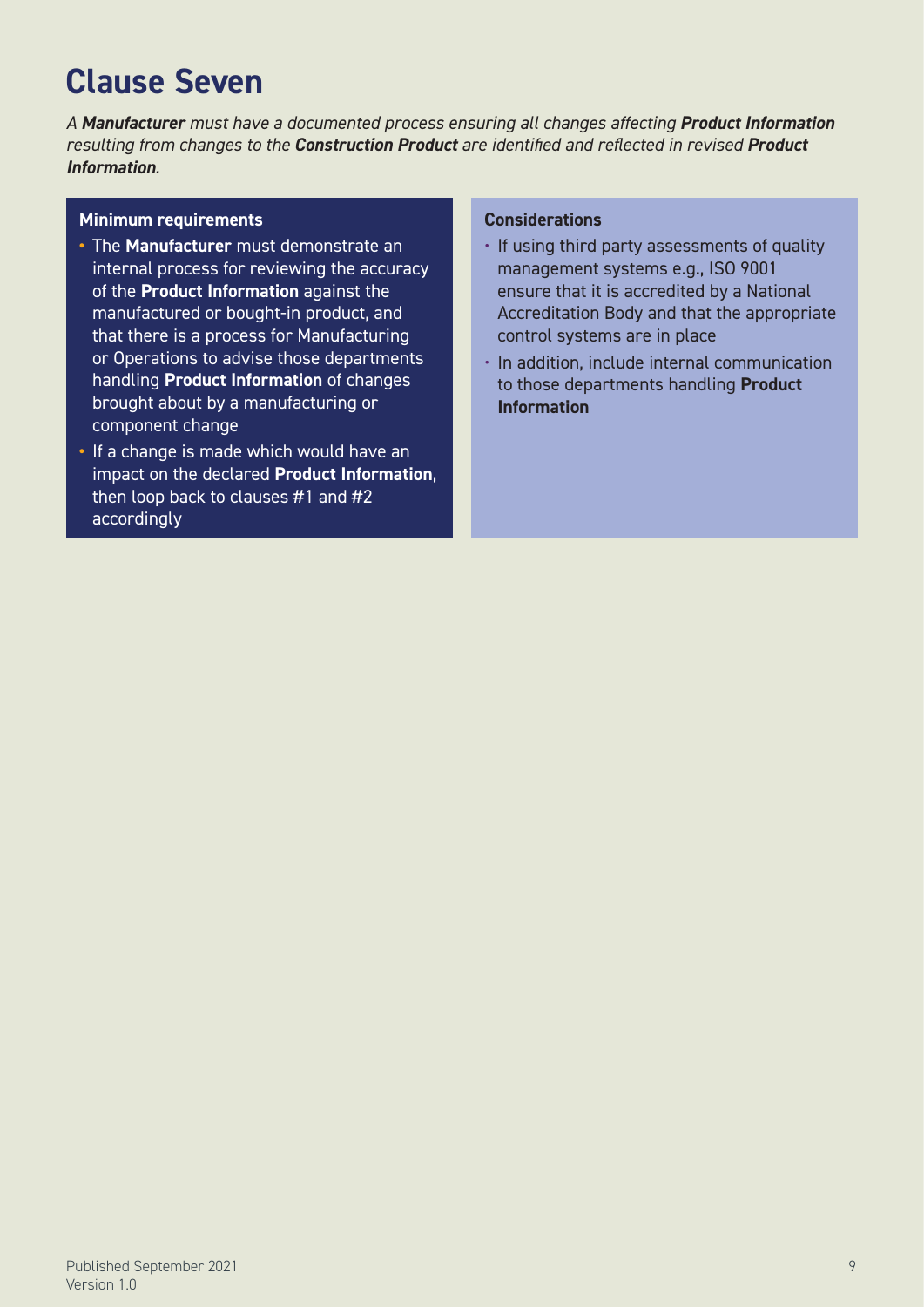# **Associated Information Clauses 8 - 9**

*Product Information must take account of the entirety of the product's life cycle and specifically beyond design and supply. These next two clauses deal with the Product Information pertinent to handling, installation, operation, maintenance, and disposal aspects of the Construction Product together with transparent disclosure of warranty and guarantee information.*

# **Clause Eight**

*A Manufacturer must publish and make easily accessible, on their webpage clear Product Information, where applicable, on handling, installation, operation, maintenance, and disposal of Construction Products.*

### **Handling**

Handling of **Construction Products** is the movement of **Construction Products** from the **Manufacturer** to point of installation and includes any intermediary storage in between the two points.

#### **Minimum requirements**

- **•** Safe manual and mechanical handling
- **•** Safe storage and transport to site to ensure the declared performance has not been compromised

#### **Installation**

Installation of a **Construction Product** is the incorporation of the **Construction Product** into the construction works for temporary or permanent use.

#### **Minimum requirements**

- **•** Safe installation and access
- **•** Interface with other products
- **•** Installation guidance to achieve tested performance
- **•** Legal requirements
- **•** Specialist equipment and tools
- **•** Specific competence level required for installation
- **•** Implications for maintaining warranties, guarantees and insurance
- **•** Inspection, testing, commissioning, and record keeping requirements
- **•** Sequencing of works

#### **Operation**

Operation of a **Construction Product** is where the completed installation has been commissioned and handed over for use.

### **Minimum requirements**

- **•** Clear operating instructions
- **•** Safety guidance
- **•** Competence levels required in operation
- **•** Maintenance requirements and schedule
- **•** Legal requirements
- **•** Limitations of use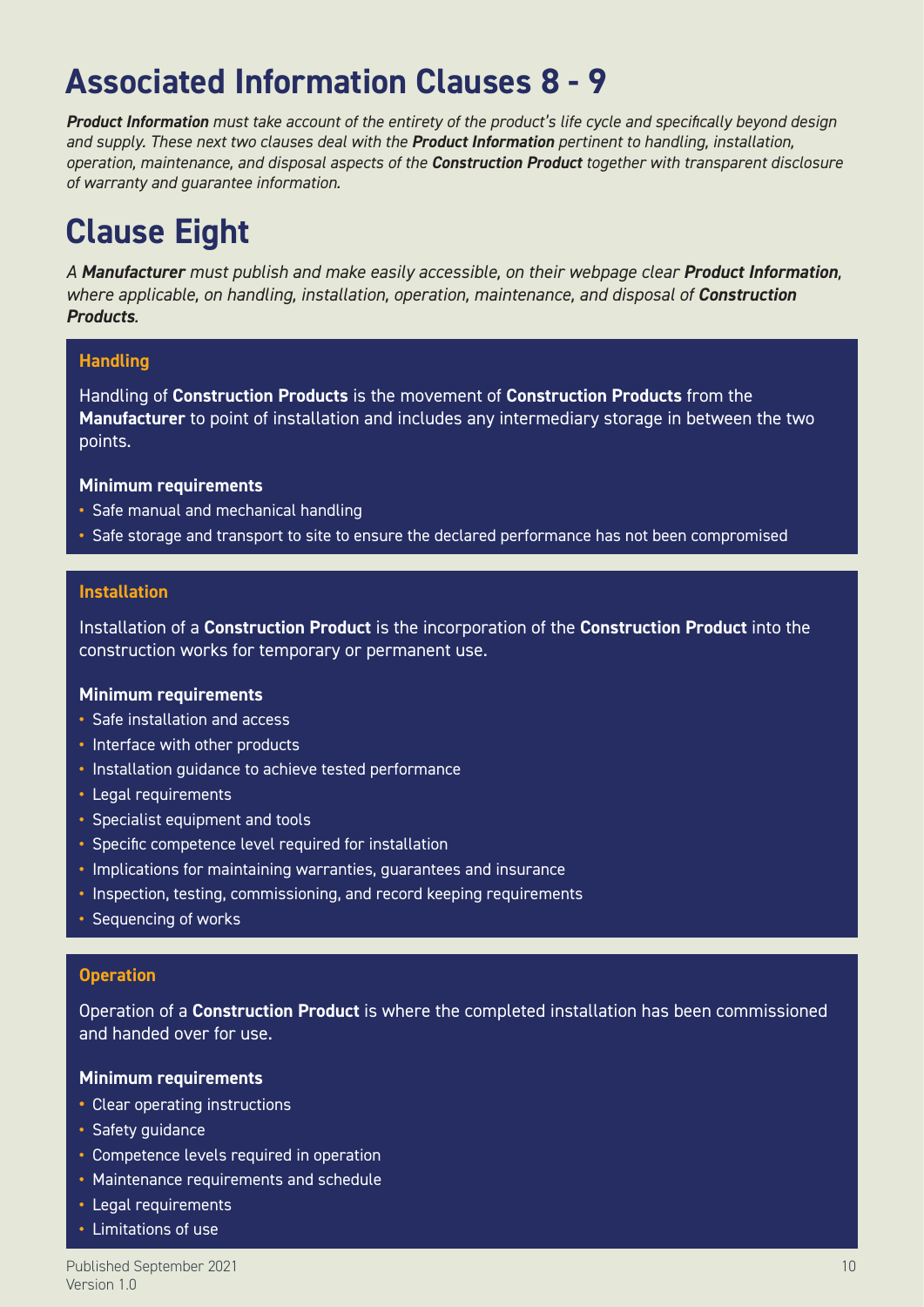#### **Maintenance**

Maintenance of a **Construction Product** is the regular inspection and required interventions to maintain the performance of the **Construction Product** in use.

#### **Minimum requirements**

- **•** Implications for maintaining warranties, guarantees and insurance
- **•** Safe access
- **•** Competence levels required to carry out inspection and maintenance
- **•** Schedule of inspection and maintenance
- **•** Replacement parts
- **•** Legal requirements
- **•** Specialist equipment and tools
- **•** Cleaning requirements
- **•** Record keeping requirements

#### **Disposal**

The disposal of a **Construction Product** is the removal from the site of waste which has occurred due to pre-installation damage, offcuts/damage during installation, post installation damage and end of life disposal.

#### **Minimum requirements**

- **•** End of life information
- **•** Recycling options (including reuse)
- **•** Safe disposal
- **•** Legal requirements
- **•** Environmental hazards

### **Considerations**

- **Product Information** must be appropriate to audience type
- **Product Information** must be clear and instructional
- Further access to customer technical support
- Provide appropriate access to '**Product Information**' for example, via webpage, QR codes etc

### **Clause Nine**

*When making any claims of guarantees and/or warranties, the Manufacturer's webpage must state what is covered, excluded, and required to comply with its terms. The guarantee/warranty should be transparent, and in a format recognised by the relevant sector of industry.*

#### **'Construction Product' Guarantee/Warranty offered by a 'Manufacturer'**

A legally binding promise (called either a guarantee or warranty) which is a **Manufacturer's** offer of a specific remedy or a range of remedies to a named recipient and/or may refer to a building (or part of it). Depending on the terms, this could apply if the **Construction Product** does not meet its specification and/or is defective. It aims to provide assurance that the **Construction Product** can perform to the requirements of its intended use subject to correct installation, use and maintenance.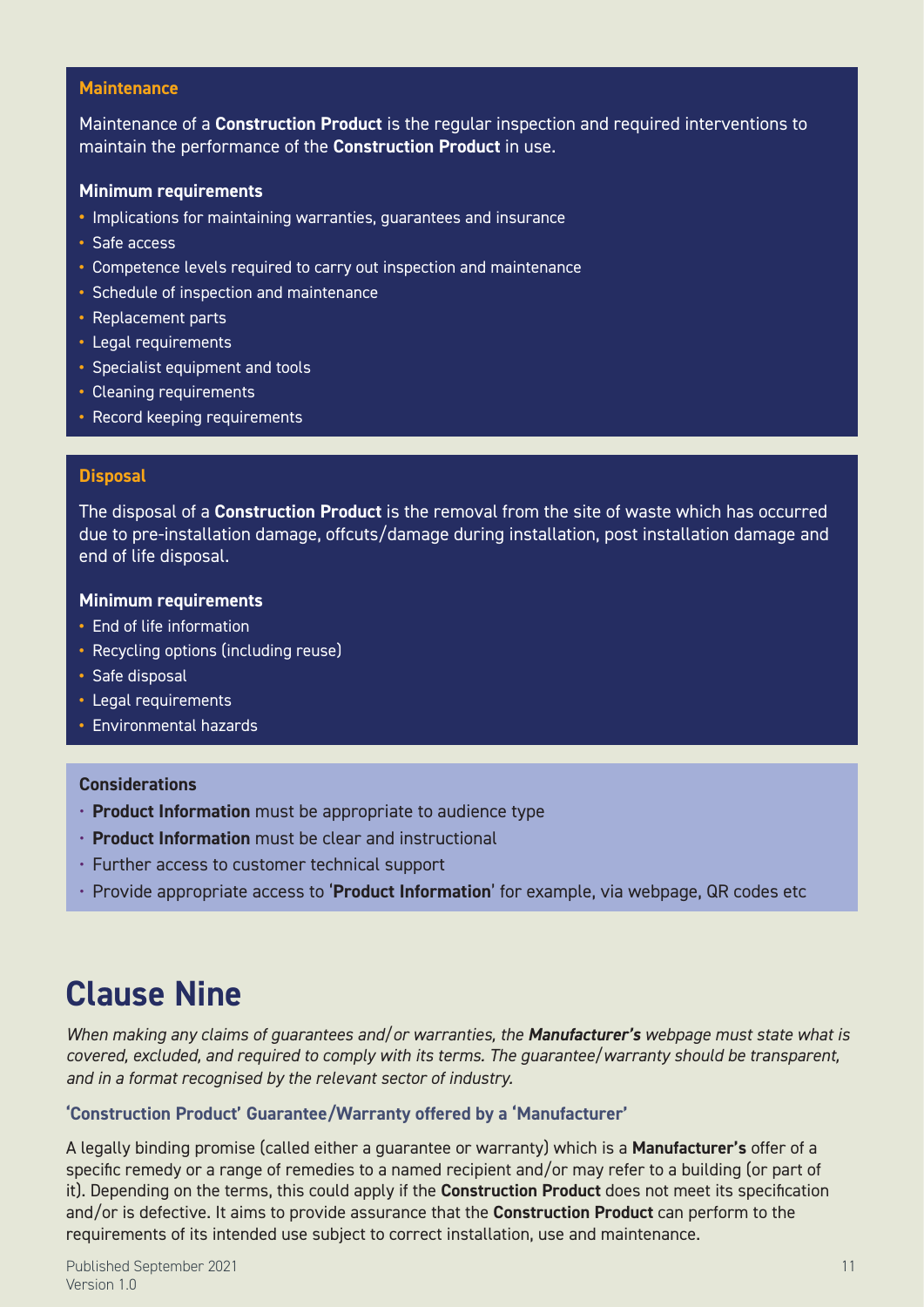#### **Minimum requirements**

#### WHAT IS COVERED?

- **•** Who is offering the guarantee/warranty and how is it underwritten?
- **•** What does the guarantee/warranty cover e.g., **Construction Products**, Installation, Design?
- **•** Who benefits from the guarantee/warranty?
- **•** Length of guarantee/warranty
- **•** What is the principal function(s) and/or performance(s) of the **Construction Product** being guaranteed/ warranted?
- **•** What is the value and/or nature of the cover?
- **•** Does the level of cover diminish over time? If so, how?
- **•** Is the guarantee transferable to another building owner, is there a limit to the amount of times you can do this, or a cost attached?

#### WHAT IS **EXCLUDED?**

- **•** What does the guarantee/warranty not cover e.g., **Construction Products** supplied by others, Installation, Design?
- **•** What function(s) and/or performance(s) is expressly excluded from the **Construction Product** being guaranteed/warranted?

#### WHAT IS REQUIRED TO COMPLY WITH THE TERMS?

- **•** A clear statement detailing any conditions on who and how the **Construction Product**/system was specified (e.g. has the **Manufacturer** been involved in the specification if it is required under the guarantee)
- **•** A clear statement of the requirements (e.g. maintenance, attendance at inspections, repairs in conjunction with the terms of the guarantee) to maintain continuity to the guarantee/warranty
- **•** What could invalidate the guarantee? e.g. withheld payment of monies related to the project, change of use of the building or modifications to the area without consultation with the guarantee provider

All the above elements are subject to the detailed terms and conditions of the relevant guarantee/warranty which should be made available on request.

### **Clause Nine Guidance**

**Construction Product** guarantee/warranty offered by a **Manufacturer** is not be confused with the following;

Durability statement - The period for which the **Construction Product** will deliver its intended performance in line with appropriate product standards, and assumes that appropriate maintenance has been carried out

Service Life Statement - this describes the potential lifespan of the **Construction Product** e.g., when it becomes more economical to replace rather than repair, and/or is no longer fit for purpose

Durability and Service life statements are not legally binding, would not have terms and are merely, statements.

Insurance Backed Guarantees/Warranties - (IBG) a project specific insurance policy issued by an insurer for a fixed period. An IBG should not be confused with the annual insurances held by a **Manufacturer** that may underpin their own risk; insurance such as Product Liability and Professional Indemnity Insurance are not IBG. It is therefore important to understand the point under 'what is covered' to be clear who is offering the guarantee and what the mechanism is that they are using to offer the guarantee.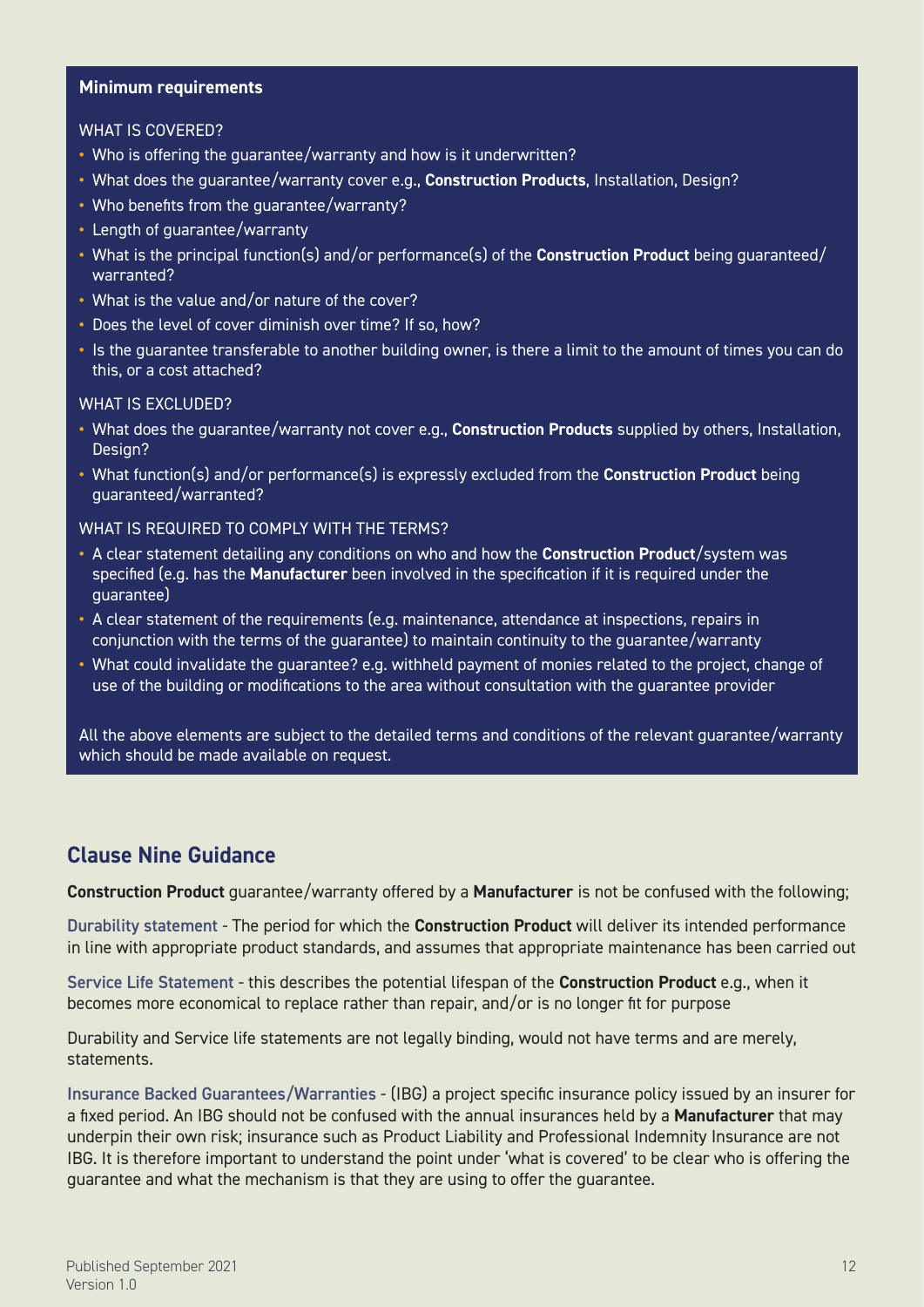# **Support and Competence Clauses 10 - 11**

*A Manufacturer must take responsibility to ensure their people are competent for the role being undertaken, and that access to advice is straightforward. Particular attention should be paid to where a team member is and is not competent to provide Product Information so that they are aware of their limitations.*

# **Clause Ten**

*A Manufacturer must ensure technical helpline contact details (telephone and/or email) are visible and accessible on their webpage.*

### **Minimum requirements**

**•** Apply appropriate signposting to contact information, e.g., 'Three-click rule', to ensure that users seeking **Product Information** assistance are not put off by the effort required to access it.

### **Considerations**

- Consider where to place contact information e.g., product page, homepage etc.
- Consider what type of contact offered will deliver access to an appropriate competent person in a timely manner

# **Clause Eleven**

*A Manufacturer must have in place a robust training programme (for new and existing personnel) to ensure that anyone conveying Product Information is competent to the level of knowledge required for their role.*

### **Minimum requirements**

- **• Manufacturers** must define a knowledge and competence matrix for all roles that are involved with **Product Information**, including all customer-facing roles
- **•** Show evidence of a maintained training and qualifications register
- **•** Demonstrate understanding from all personnel of where, due to competency, they cannot provide **Product Information**

### **Considerations**

- How you test competence following training given
- How you assess new starters' competence levels
- Consider how you extend this out to your distribution network, who are responsible for communicating your **Product Information**
- Consider circulating the CCPI throughout the business for awareness so that everyone understands the impact of their actions on **Product Information**
- Consider using a SKEB (skills, knowledge, experience, behaviour) matrix to establish competence requirements.